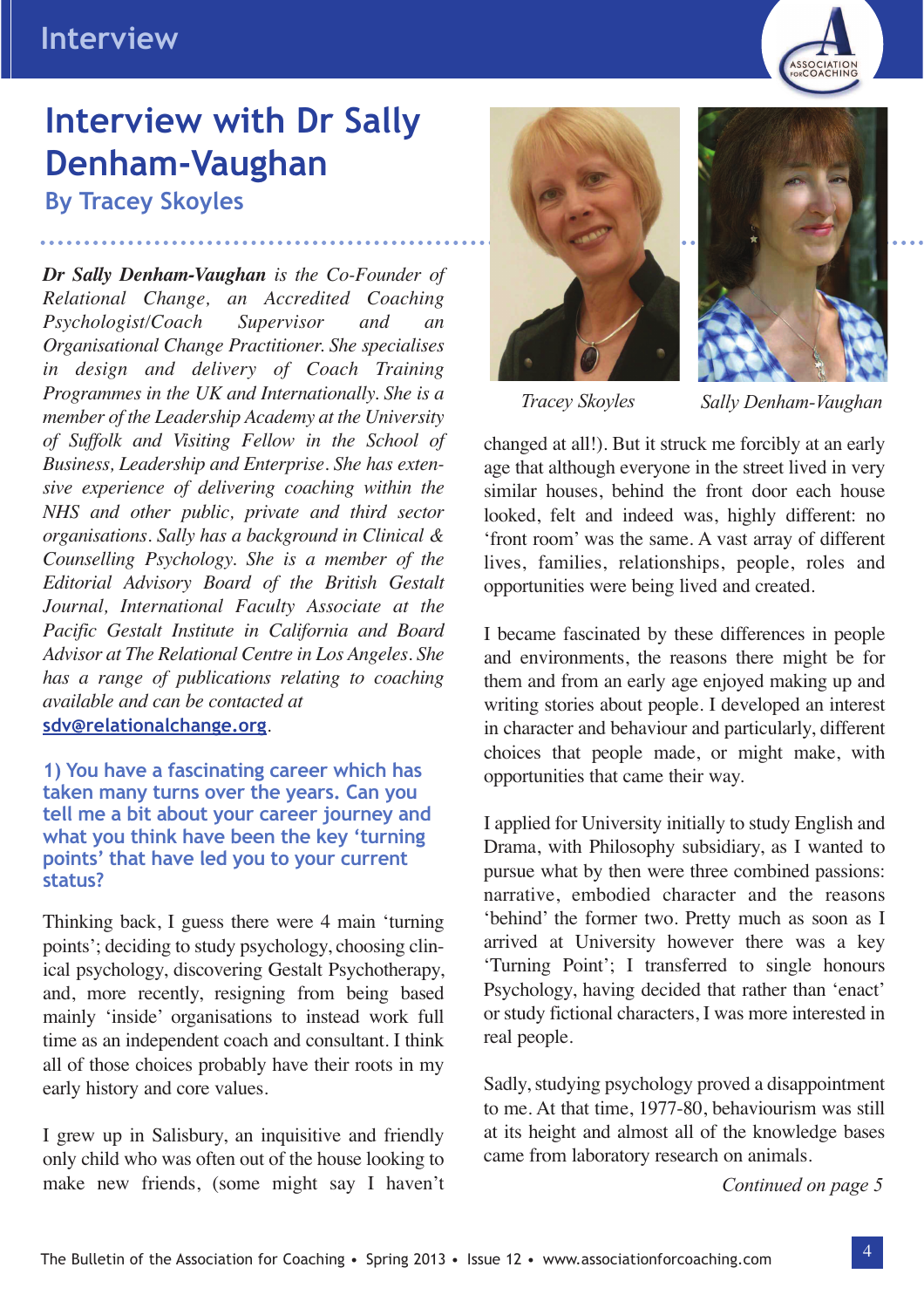I determined to 'really' study people and their motivations by applying for a job in advertising following my degree. Accordingly, I got a job with Boase Massimi Pollitt with my first 'assignment' being in the middle of East Anglia. I remember being hugely overwhelmed by the thought of moving to a part of the country I didn't know and where I had no friends. So, a second key turning point followed when, almost on a whim, I got a job locally as a Psychology Assistant and then took off to America for three months; the former leading me into my first career in Clinical Psychology and the latter into a love affair with California which I am still enjoying.

I was hopeful that in Clinical Psychology I would find the 'holy grail' of what motivated and moved people to live their lives the way they do. Instead, I found myself increasingly concerned about the power that psychiatry/psychology had in setting norms for what was considered appropriate and inappropriate behaviour across a range of social, cultural and emotional domains: a power that I thought of as deciding how all 'front rooms' should be decorated. My ethical and political sensibilities were also offended by 'therapy' that I instead viewed as 'training' people by protocols to fit in to these existing power structures.

I still dislike any variant of what I term 'coaching for compliance' and always want people to be able to be open and trusting enough in coaching, (or psychotherapy), to honestly weigh up their options and choose them with awareness. Sadly, I didn't find that my training in Clinical Psychology enabled me to be confident in providing such a space for clients. A particularly affecting example came near the end of my clinical training, when completing a case study of a woman in her thirties with depression. I was following a CBT protocol and had reached session six of twelve, when she arrived one day reporting that her mother had died. I still recall my responses with a deal of shame; first, I was annoyed by the disruption in my application of the protocol and second, and more worryingly, I had no idea how to respond to her distress. This was an epiphanic moment and I decided that I



needed another form of training. Specifically, one that enabled me to work with people in a way that did not suggest that if they just tried a little bit harder, they would be able to overcome whatever had befallen them so neither they, nor I, need be upset about it! To this day, working against the individualistic notion of the 'lone hero' who is adaptable to anything, is still a touchstone of my coaching, and consulting, practice.

Another key turning point therefore came as I looked to find the learning/training experience that would deliver an epistemology and ontology that I could resonate with at a personal and political level. Accordingly, in the early years of my clinical psychology career, I created for myself a running buffet of "taster/introductory" level courses in different psychotherapies: psychodynamic, (too expert/objective), psychodrama, (too cathartic/too like acting), person-centred, (too 'flabby'/lacked a diagnostic model), Transactional Analysis, (still privileging conscious awareness and reason), all the while seeking a theory that could help explicate my three passions. Eventually I found my way to Gestalt approaches, which I experienced then, and now, as a holistic, complex, relational and embodied integrative theory, which directly spoke to me about personal experience and subjectivity. It explained both how and why the people in my street all adapted differently to what seemed the 'same' environment, and how, as they did, they constructed different personal environments for others to adapt to. Diversity, individual difference and changing ways of being were therefore included in the core theory of self. Indeed, this is the notion of 'health' in Gestalt; creative adaptation to a changing environment with a 'self' that is flexibly formed at the contact boundary rather than, as is frequently privileged in Western society, stable across time, place and person.

The fourth turning point occurred in the last couple of years, where I found myself increasingly wanting to create an organisational context and culture that embodied these lifelong passions, as well as offering services and 'products' that delivered them to clients. Accordingly, I left my NHS and Academic posts and together with my colleague, Dr Marie-Anne Chidiac,

*Continued on page 6*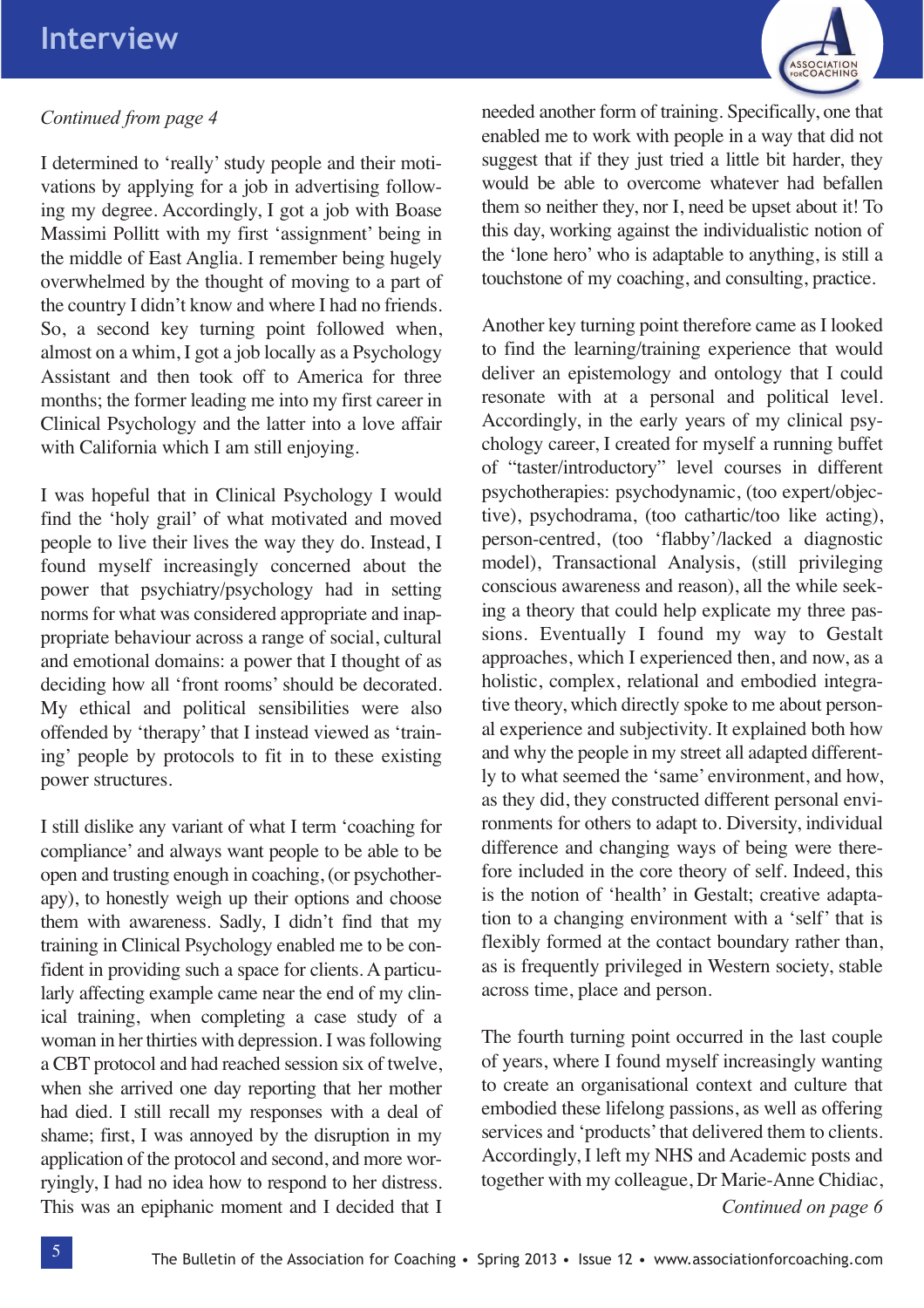

created 'Relational Change' just over six months ago. We aspire to develop a community of relationally orientated practitioners, (coaches, consultants, psychotherapists and community builders), who collaborate together to develop relationally focussed services.

## **2) You have extensive experience in Psychology, Psychotherapy, Organisational Change and Coaching – how do you knit them all together into a holistic package?**

That's an interesting question. I know that colleagues who have worked alongside me in the NHS, Academia, Psychotherapy Training, or as an independent coach/coaching supervisor often aren't aware, or simply not interested in, the other aspects of my career. They might see me as operating in any one of those roles, say being a coach, and not be aware that my psychologist, psychotherapist and organisational change agent are all also operating in the background. For example, if I am coaching, the 'psychologist self' might be thinking how do we structure, evidence and measure/demonstrate these outcomes, the 'psychotherapist self' wondering how something 'feels' and is experienced by the coachee, and the 'organisational practitioner self' wondering how the culture/context are acting on the individual and what restructuring of the environment might be needed to support positive change.

To me, mostly the skills and experiences have interwoven very smoothly, each informing the other. At times, I think my preference to look wider than the individual coachee for aspects of change to leverage can be experienced as 'difficult' by organisations who might prefer to have an 'under-performing individual' rather than an 'underperforming culture'. So that is an example of a time when my coaching self is being informed by my organisational practitioner, and the organisation might prefer to have a very individually focussed coach. One of the benefits of my recent move to create an organisation therefore, has been to develop a space where all these roles can be

operative simultaneously without a sense of needing to be 'just the psychologist' or 'just the trainer/facilitator' and keep the other elements in the background.

## **3) You are well known for your relational approach and the benefits of attending to relationships. What is your key advice to our readers?**

Yes, I am very committed to the 'relational turn', and the move from an epistemology and ontology of rampant individualism, (where we are 'outside' a problem that is viewed as belonging to/inside an individual), to one of shared responsibility and awareness that our relational context is often of paramount importance in determining actions. This shift has both ethical and political considerations as it moves the focus of development from one of upskilling/educating/coaching individuals to one of analysing and supporting relational fields/contexts. Another way of thinking about this is to shift focus from skills/abilities that are lacking in an individual, to a focus on how and where those skills might be found in the context.

I believe that the quality of our relationships directly affects and creates the quality of us as individuals, (be that individual people, teams, organisations or communities). Recent neurobiological research seems to support this, revealing that our developing brains, although genetically informed, are very heavily influenced by our relationships with others throughout our lives.

My key piece of advice to readers concerns the need to attend to the fact that we are all ultimately interconnected and interdependent. As such, collaboration, co-operation and supportive environments are foundational pre-requisites for thriving and flourishing individuals, teams, organisations and communities. With this in mind, I would advise coaches to seek to expand and include in their analysis all the diverse elements of any presenting issue. I believe that attending to this complexity brings the most stable, sustainable and nourishing solutions.

*Continued on page 7*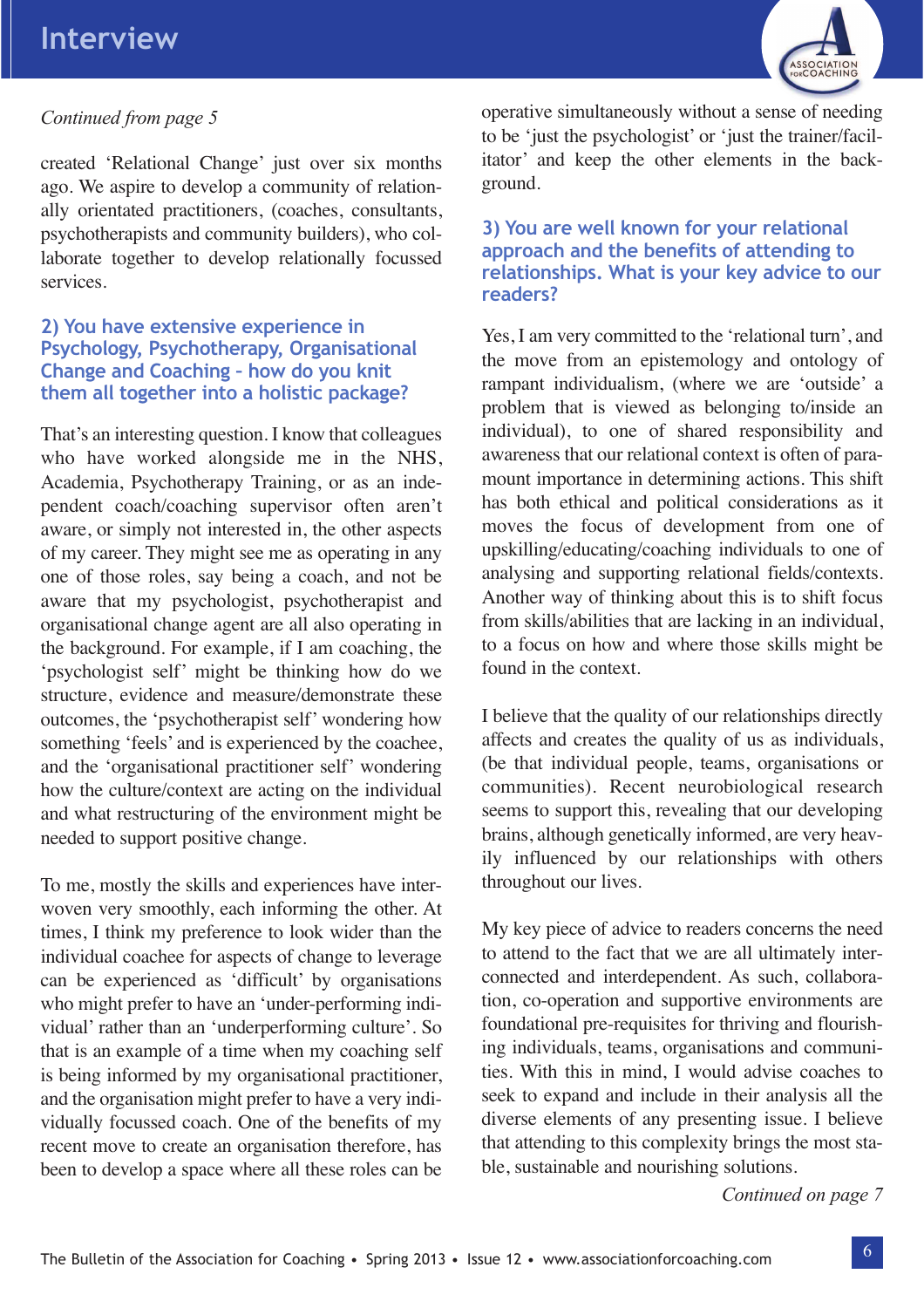# **4) Who/what have been the key influences in your development as a coach?**

I've been very fortunate to work with some incredibly talented and inspiring individuals all of whom have influenced me. A few who come to mind in this moment are Peter Hawkins, who I first had the pleasure of working with many years ago when he was still primarily identified as a supervisor of clinical practice. I was struck by Peter's ability to present very complex issues simply and practically, and to use humour as a way of engaging with large groups. Maria Gilbert, (Professor Maria Gilbert, joint programme leader of MA/MSc in Coaching Psychology at Metanoia Institute), has been my consulting/coaching supervisor for many years now. I am always struck by Maria's political and ethical awareness and her steadiness and attention to detail. Recently, I have twice had the pleasure of participating in John Leary-Joyce's outstanding workshop 'Coaching as Tango', both at the Annual NHS UK Coaching Conference and at a much smaller event for Gestalt practitioners in the wilds of Sweden. The way that John has crafted an experiential demonstration of the dominance of the embodied and relational over the rational and conceptual is brilliant: we can all dance when we are well partnered! Finally, my business partner, Marie-Anne Chidiac, (Dr M-A Chidiac, Coach, Consultant and Co-Founder of Relational Change), who integrates outstanding conceptual ability, organisational experience and psychotherapy skills. I frequently get to see Marie-Anne work as we co-run coach training workshops and supervision sessions and I am always impressed by the way she can seamlessly bring details of theory alive in practice and create incredible learning experiences. Apologies to colleagues I haven't mentioned here…but the list would be endless!

#### **5) You worked in the NHS for many years. What was your experience of implementing, supervising and offering coaching in that context?**

The NHS is a fascinating system to work in: the clinical staff tend to be dedicated to delivering patient



care and often feel 'interrupted' by management. The leadership are aware of the ever-increasing/insatiable demand for care and often feel undermined by clinicians who seem to respond in 'unregulated' ways to patients. The core values of professional staff groups can be strikingly different while the political vagaries of different governments profoundly change the culture on a fairly regular basis. Taken together, this makes for a highly complex environment with potential for high levels of disagreement, stress and burnout.

I found offering and implementing coaching interventions aimed at increasing individual performance relatively easy. Individual staff are often very keen to have the support of coaching, be they leaders, managers or clinicians. I am however, particularly pleased to see the erosion of the notion of coaching as an 'individual executive perk' as it increasingly becomes available to more staff.

Team Coaching is an activity that I think is particularly suitable for the NHS environment, particularly clinicians, as so much care is delivered in teams. I think a team where one or two of the senior staff are getting coaching, and other staff are not, is probably less helpful as an intervention: often serving to widen power differentials rather than optimise everyone's performance.

As an 'insider' working in the NHS, I found huge resistance to contextual or relational formulations aimed at creating a coaching culture. Sadly, there seemed to be a strong preference to stay with the 'Bad Apple' theory, (of under-performing individuals/teams or groups), rather than to attempt to look at cultural/systemic failures that might genuinely leverage change. Fortunately, I do see this shifting with the increased emphasis on large scale change and awareness that a coaching culture supports this.

# **6) You have written extensively for a range of publications. What piece of writing are you proudest of and why?**

My favourite piece is probably 'Will and Grace: The *Continued on page 8*